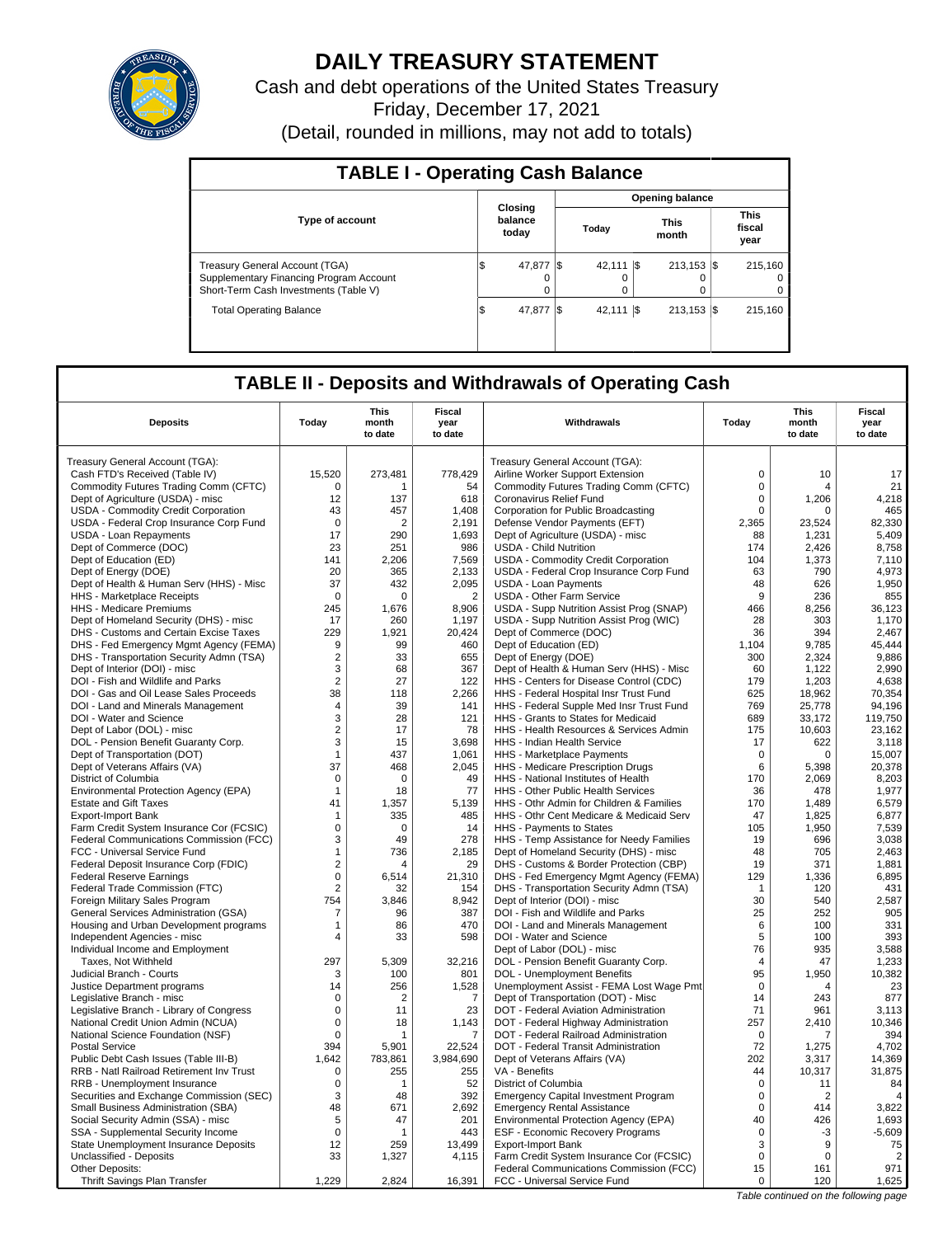| <b>TABLE II cont. - Deposits and Withdrawals of Operating Cash</b> |                                          |                        |                           |                                          |                   |                                  |                           |  |  |  |  |
|--------------------------------------------------------------------|------------------------------------------|------------------------|---------------------------|------------------------------------------|-------------------|----------------------------------|---------------------------|--|--|--|--|
| <b>Deposits</b>                                                    | <b>This</b><br>Today<br>month<br>to date |                        | Fiscal<br>year<br>to date | Withdrawals                              | Today             | <b>This</b><br>month<br>to date  | Fiscal<br>vear<br>to date |  |  |  |  |
|                                                                    |                                          |                        |                           | Federal Deposit Insurance Corp (FDIC)    | 6                 | 30                               | 125                       |  |  |  |  |
|                                                                    |                                          |                        |                           | Federal Employees Insurance Payments     | 407               | 4,720                            | 20,422                    |  |  |  |  |
|                                                                    |                                          |                        |                           | Federal Salaries (EFT)                   | 86                | 9,709                            | 46,629                    |  |  |  |  |
|                                                                    |                                          |                        |                           | Federal Trade Commission (FTC)           | $\mathbf 0$       | 3                                | 50                        |  |  |  |  |
|                                                                    |                                          |                        |                           | General Services Administration (GSA)    | 113               | 1,521                            | 5,954                     |  |  |  |  |
|                                                                    |                                          |                        |                           | Housing and Urban Development programs   | 133               | 5,694                            | 18,075                    |  |  |  |  |
|                                                                    |                                          |                        |                           | Independent Agencies - misc              | 27                | 284                              | 1,076                     |  |  |  |  |
|                                                                    |                                          |                        |                           | Interest on Treasury Securities          | $\Omega$          | 1,299                            | 63,320                    |  |  |  |  |
|                                                                    |                                          |                        |                           | IRS - Advanced Child Tax Credit (EFT)    | $1/-17$           | 13,787                           | 40,931                    |  |  |  |  |
|                                                                    |                                          |                        |                           | IRS - Economic Impact Payments (EFT)     | $\Omega$          | 342                              | 1,837                     |  |  |  |  |
|                                                                    |                                          |                        |                           | IRS Tax Refunds Business (EFT)           | 106               | 1,644                            | 7,464                     |  |  |  |  |
|                                                                    |                                          |                        |                           | IRS Tax Refunds Individual (EFT)         | 9                 | 1,214                            | 13,363                    |  |  |  |  |
|                                                                    |                                          |                        |                           | Judicial Branch - Courts                 | 18                | 68                               | 358                       |  |  |  |  |
|                                                                    |                                          |                        |                           | Justice Department programs              | 89                | 1,022                            | 4,015                     |  |  |  |  |
|                                                                    |                                          |                        |                           | Legislative Branch - misc                | 12                | 71                               | 324                       |  |  |  |  |
|                                                                    |                                          |                        |                           | Legislative Branch - Library of Congress | $\mathbf 0$       | 11                               | 167                       |  |  |  |  |
|                                                                    |                                          |                        |                           | <b>NASA</b>                              | 55                | 1,404                            | 5,030                     |  |  |  |  |
|                                                                    |                                          |                        |                           | National Credit Union Admin (NCUA)       | $\Omega$          | 6                                | 30                        |  |  |  |  |
|                                                                    |                                          |                        |                           | National Science Foundation (NSF)        | 15                | 331                              | 1.497                     |  |  |  |  |
|                                                                    |                                          |                        |                           | Postal Service Money Orders and Other    | 159               | 2,129                            | 9,001                     |  |  |  |  |
|                                                                    |                                          |                        |                           | Public Debt Cash Redemp. (Table III-B)   | 1,593             | 882,280                          | 3,638,318                 |  |  |  |  |
|                                                                    |                                          |                        |                           | Railroad Retirement Board (RRB) - misc   | 0                 | 3                                | 12                        |  |  |  |  |
|                                                                    |                                          |                        |                           | <b>RRB - Benefit Payments</b>            | $\mathbf{1}$      | 1,149                            | 3,465                     |  |  |  |  |
|                                                                    |                                          |                        |                           | Securities and Exchange Commission (SEC) | $\overline{7}$    | 27                               | 254                       |  |  |  |  |
|                                                                    |                                          |                        |                           | Small Business Administration (SBA)      | 914               | 30.151                           | 137,173                   |  |  |  |  |
|                                                                    |                                          |                        |                           | Social Security Admin (SSA) - misc       | 15                | 235                              | 1,005                     |  |  |  |  |
|                                                                    |                                          |                        |                           | <b>SSA - Benefits Payments</b>           | 61                | 64,183                           | 234,220                   |  |  |  |  |
|                                                                    |                                          |                        |                           | SSA - Supplemental Security Income       | 8                 | 4,448                            | 13,421                    |  |  |  |  |
|                                                                    |                                          |                        |                           | <b>Transportation Services</b>           | $\Omega$          | 0                                | 683                       |  |  |  |  |
|                                                                    |                                          |                        |                           | Other Withdrawals:                       |                   |                                  |                           |  |  |  |  |
|                                                                    |                                          |                        |                           | <b>State Department</b>                  | 52                | 744                              | 4,279                     |  |  |  |  |
|                                                                    |                                          |                        |                           | Unclassified                             | 2,261             | 18,343                           | 74,655                    |  |  |  |  |
|                                                                    |                                          |                        |                           |                                          |                   |                                  |                           |  |  |  |  |
| <b>Total Other Deposits</b>                                        | 1,229                                    | 4.001                  | 21,099                    | <b>Total, Other Withdrawals</b>          | 2,313             | 51,526                           | 165,134                   |  |  |  |  |
| Change in Balance of Uncollected                                   |                                          |                        |                           |                                          |                   |                                  |                           |  |  |  |  |
| Funds                                                              | 0                                        | 0                      | 0                         |                                          |                   |                                  |                           |  |  |  |  |
| <b>Transfers from Depositaries</b>                                 | $\mathbf 0$                              | 0                      | $\mathbf 0$               | <b>Transfers to Depositaries</b>         | $\mathbf 0$       | $\mathbf 0$                      | 0                         |  |  |  |  |
|                                                                    |                                          |                        |                           |                                          |                   |                                  |                           |  |  |  |  |
| <b>Total TGA Deposits</b>                                          | 20,904                                   | 1,098,002              | 4,964,522                 | <b>Total TGA Withdrawals</b>             | 15,137            | 1,263,278                        | 5,131,805                 |  |  |  |  |
| Short-Term Cash Investments:                                       |                                          |                        |                           | Short-Term Cash Investments:             |                   |                                  |                           |  |  |  |  |
| Transfers from TGA (Table V)                                       | $\Omega$                                 | $\Omega$               | $\Omega$                  | Transfers to TGA (Table V)               | $\Omega$          | $\Omega$                         |                           |  |  |  |  |
| Total Deposits (excluding transfers)                               |                                          | 20,904 \$ 1,098,002 \$ | 4,964,522                 | Total Withdrawals (excluding transfers)  | ß                 | 15,137 \$ 1,263,278 \$ 5,131,805 |                           |  |  |  |  |
|                                                                    |                                          |                        |                           |                                          |                   |                                  |                           |  |  |  |  |
|                                                                    |                                          |                        |                           | Net Change in Operating Cash Balance     | \$<br>$5,766$ \\$ | $-165,276$ \$                    | -167,283                  |  |  |  |  |

|                                               |  |                                                                                             |                                                    |                            |                                                   |                                                                                                                                                                                                                                      |                                 |                                    |                                                      | See Footnote                                                                                    |  |  |
|-----------------------------------------------|--|---------------------------------------------------------------------------------------------|----------------------------------------------------|----------------------------|---------------------------------------------------|--------------------------------------------------------------------------------------------------------------------------------------------------------------------------------------------------------------------------------------|---------------------------------|------------------------------------|------------------------------------------------------|-------------------------------------------------------------------------------------------------|--|--|
| <b>TABLE III-A - Public Debt Transactions</b> |  |                                                                                             |                                                    |                            |                                                   |                                                                                                                                                                                                                                      |                                 |                                    |                                                      |                                                                                                 |  |  |
| Today                                         |  | <b>This</b><br>Fiscal<br><b>Redemptions</b><br>Todav<br>month<br>year<br>to date<br>to date |                                                    |                            |                                                   |                                                                                                                                                                                                                                      | <b>This</b><br>month<br>to date |                                    | Fiscal<br>year<br>to date                            |                                                                                                 |  |  |
|                                               |  |                                                                                             |                                                    |                            | Marketable:                                       |                                                                                                                                                                                                                                      |                                 |                                    |                                                      |                                                                                                 |  |  |
|                                               |  |                                                                                             |                                                    |                            | <b>Bills</b>                                      |                                                                                                                                                                                                                                      |                                 |                                    |                                                      | 3,003,738                                                                                       |  |  |
|                                               |  |                                                                                             |                                                    | 1,927,674                  | <b>Notes</b>                                      |                                                                                                                                                                                                                                      | 0                               |                                    |                                                      | 465,779                                                                                         |  |  |
|                                               |  | 145,002                                                                                     |                                                    | 965,017                    | <b>Bonds</b>                                      |                                                                                                                                                                                                                                      |                                 |                                    |                                                      | 30,632                                                                                          |  |  |
|                                               |  | 103,269                                                                                     |                                                    | 837,553                    | <b>Federal Financing Bank</b>                     |                                                                                                                                                                                                                                      |                                 |                                    |                                                      | 0                                                                                               |  |  |
|                                               |  | 25,269                                                                                      |                                                    | 141.871                    |                                                   |                                                                                                                                                                                                                                      |                                 |                                    |                                                      |                                                                                                 |  |  |
|                                               |  | 7,424                                                                                       |                                                    |                            |                                                   |                                                                                                                                                                                                                                      |                                 |                                    |                                                      | 2,306                                                                                           |  |  |
|                                               |  | O                                                                                           |                                                    |                            |                                                   |                                                                                                                                                                                                                                      |                                 |                                    |                                                      | 15,886,322                                                                                      |  |  |
|                                               |  |                                                                                             |                                                    |                            |                                                   |                                                                                                                                                                                                                                      |                                 |                                    |                                                      | 0                                                                                               |  |  |
|                                               |  |                                                                                             |                                                    |                            |                                                   |                                                                                                                                                                                                                                      |                                 |                                    |                                                      | 4,190                                                                                           |  |  |
|                                               |  | 977                                                                                         |                                                    | 2,348                      |                                                   |                                                                                                                                                                                                                                      |                                 |                                    |                                                      | 0                                                                                               |  |  |
|                                               |  |                                                                                             |                                                    |                            |                                                   |                                                                                                                                                                                                                                      |                                 |                                    |                                                      | 38,591                                                                                          |  |  |
|                                               |  |                                                                                             |                                                    |                            |                                                   |                                                                                                                                                                                                                                      |                                 |                                    |                                                      | 92,390                                                                                          |  |  |
|                                               |  |                                                                                             |                                                    |                            |                                                   |                                                                                                                                                                                                                                      |                                 |                                    |                                                      |                                                                                                 |  |  |
|                                               |  |                                                                                             |                                                    |                            |                                                   |                                                                                                                                                                                                                                      |                                 |                                    |                                                      |                                                                                                 |  |  |
|                                               |  |                                                                                             |                                                    |                            |                                                   |                                                                                                                                                                                                                                      |                                 |                                    |                                                      |                                                                                                 |  |  |
|                                               |  |                                                                                             |                                                    |                            |                                                   |                                                                                                                                                                                                                                      |                                 |                                    |                                                      |                                                                                                 |  |  |
|                                               |  |                                                                                             |                                                    |                            |                                                   |                                                                                                                                                                                                                                      |                                 |                                    |                                                      | 19,523,948                                                                                      |  |  |
|                                               |  |                                                                                             |                                                    | 20,314,191                 | Net Change in Public Debt Outstanding             |                                                                                                                                                                                                                                      |                                 |                                    |                                                      | 790,244                                                                                         |  |  |
|                                               |  | 0<br>0<br>O<br>$\Omega$<br>456<br>$\Omega$<br>97<br>535,551<br>1,546<br>537,650             | l\$<br>378<br>3,571,062<br>10,220<br>22,723<br>1\$ | 477,299 \$<br>4,363,624 \$ | 15,876<br>1,108<br>16,309,728<br>20,479<br>92,537 | Nonmarketable:<br><b>United States Savings Securities</b><br><b>Government Account Series</b><br>Hope Bonds<br><b>Domestic Series</b><br><b>Foreign Series</b><br><b>State and Local Series</b><br>Other<br><b>Total Redemptions</b> |                                 | 46<br>523,177<br>$\Omega$<br>1,547 | $0 \text{ }   \text{S}$<br>524,770 \$<br>$12,881$ \$ | 805,326 \$<br>38,000<br>715<br>3,170,589<br>15,137<br>22,683<br>$4,052,449$ \\$<br>$311,175$ \$ |  |  |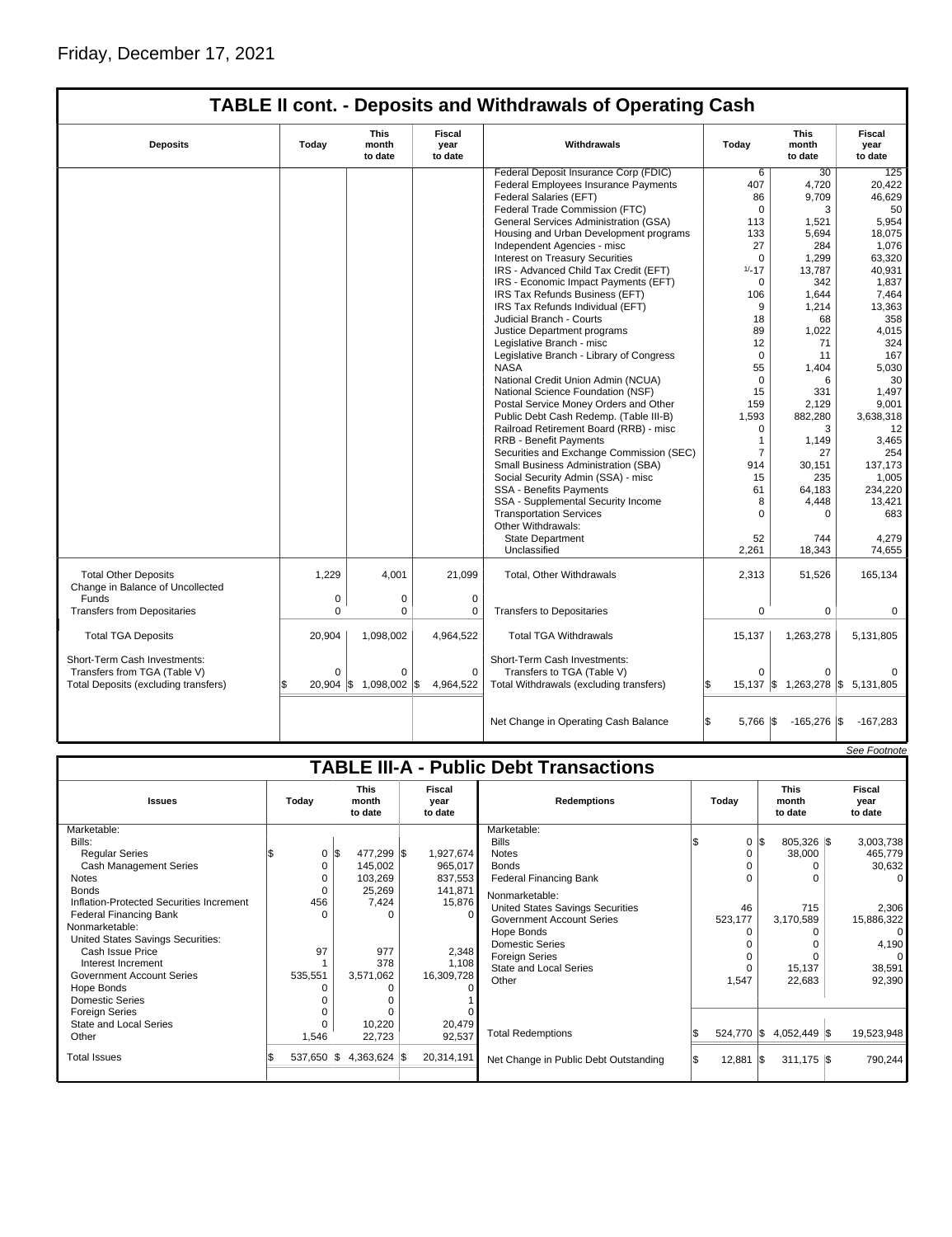| Today                                                            | <b>This</b><br>month<br>to date                              | Fiscal                                                                 |
|------------------------------------------------------------------|--------------------------------------------------------------|------------------------------------------------------------------------|
|                                                                  |                                                              | year<br>to date                                                        |
| 537,650<br>O<br>$\Omega$<br>$\Omega$<br>O<br>535,551<br>O<br>456 | 4,363,624<br>1\$<br>242<br>657<br>O<br>3,571,062<br>0<br>378 | \$20,314,191<br>3,752<br>661<br>6.299<br>16,309,728<br>1,108<br>15,457 |
| 1,642<br>524,770<br>0<br>$\Omega$<br>O<br>523,177<br>$\Omega$    | 783,861<br>4,052,449<br>O<br>o<br>O<br>3,170,169<br>0        | 3,984,690<br>l\$<br>\$19,523,948<br>ი<br>15,885,630                    |
|                                                                  |                                                              | 7,424<br>l\$<br>\$<br>1,593<br>882,280 \$<br>l\$                       |

| <b>TABLE III-C - Debt Subject to Limit</b>                                        |                           |                                                   |                           |                           |  |  |  |  |  |  |  |
|-----------------------------------------------------------------------------------|---------------------------|---------------------------------------------------|---------------------------|---------------------------|--|--|--|--|--|--|--|
|                                                                                   | Closina                   | Opening balance                                   |                           |                           |  |  |  |  |  |  |  |
| <b>Balance Transactions</b>                                                       | balance<br>Today<br>today |                                                   | <b>This</b><br>month      | Fiscal<br>year            |  |  |  |  |  |  |  |
| Debt Held by the Public<br>Intragovernmental Holdings<br><b>Total Public Debt</b> | \$22,801,699<br>6,417,463 | \$22,799,217<br>6,407,065                         | \$22,645,912<br>6,262,075 | \$22,282,900<br>6,146,018 |  |  |  |  |  |  |  |
| Outstanding<br>Less: Debt Not<br>Subject to Limit:                                | 29,219,162                | 29,206,282                                        | 28,907,987                | 28,428,919                |  |  |  |  |  |  |  |
| Other Debt                                                                        | 478                       | 478                                               | 478                       | 478                       |  |  |  |  |  |  |  |
| <b>Unamortized Discount</b>                                                       | 20,044                    | 20,056                                            | 20,018                    | 20,950                    |  |  |  |  |  |  |  |
| <b>Federal Financing Bank</b>                                                     | 6,053                     | 6,053                                             | 6,053                     | 6,053                     |  |  |  |  |  |  |  |
| Hope Bonds                                                                        | 0                         | O                                                 | U                         | n                         |  |  |  |  |  |  |  |
| Plus: Other Debt Subject to Limit<br>Guaranteed Debt of                           |                           |                                                   |                           |                           |  |  |  |  |  |  |  |
| Government Agencies                                                               | $\Omega$                  | $\Omega$                                          | $\Omega$                  | $\Omega$                  |  |  |  |  |  |  |  |
| <b>Total Public Debt</b><br>Subject to Limit                                      | \$29,192,587              | $\frac{1}{2}$ 29,179,694 $\frac{1}{2}$ 28,881,438 |                           | \$28,401,438              |  |  |  |  |  |  |  |
|                                                                                   |                           |                                                   |                           |                           |  |  |  |  |  |  |  |
| <b>Statutory Debt Limit</b>                                                       | \$31,381,463              | \$31,381,463                                      | $\$28,881,463$            | \$28,401,463              |  |  |  |  |  |  |  |
|                                                                                   |                           |                                                   |                           |                           |  |  |  |  |  |  |  |

| <b>TABLE IV - Federal Tax Deposits</b>                                                                                                                                                                                                        |       |                                            |     |                                                         |     |                                                                 |  |  |  |  |
|-----------------------------------------------------------------------------------------------------------------------------------------------------------------------------------------------------------------------------------------------|-------|--------------------------------------------|-----|---------------------------------------------------------|-----|-----------------------------------------------------------------|--|--|--|--|
| <b>Classification</b>                                                                                                                                                                                                                         | Today |                                            |     | <b>This</b><br>month<br>to date                         |     | <b>Fiscal</b><br>year<br>to date                                |  |  |  |  |
| Withheld Income and Employment Taxes<br>Individual Income Taxes<br><b>Railroad Retirement Taxes</b><br><b>Excise Taxes</b><br><b>Corporation Income Taxes</b><br><b>Federal Unemployment Taxes</b><br>Estate and Gift Taxes & Misc IRS Rcpts. | \$    | 13,976<br>559<br>15<br>28<br>953<br>4<br>5 | l\$ | 192,343<br>5.806<br>295<br>3,626<br>78,004<br>27<br>114 | 1\$ | 656,333<br>28.204<br>1,161<br>16,295<br>101,352<br>771<br>1,287 |  |  |  |  |
| Total                                                                                                                                                                                                                                         | \$    | $15,540$ $\sqrt{5}$                        |     | 280,215                                                 | 1\$ | 805,404                                                         |  |  |  |  |
| Cash Federal Tax Deposits:<br>Direct<br><b>Through Depositaries</b>                                                                                                                                                                           | \$    | 108<br>15,412                              | I\$ | 1,678<br>271,804                                        | l\$ | 6,912<br>771,517                                                |  |  |  |  |
| <b>Total Cash FTD's</b><br>Inter-agency Transfers                                                                                                                                                                                             | \$    | 15,520<br>20                               | 1\$ | 273,481<br>6,734                                        | 1\$ | 778,429<br>26,975                                               |  |  |  |  |
| Total                                                                                                                                                                                                                                         | \$    | $15,540$ $\sqrt{5}$                        |     | 280,215                                                 | 1\$ | 805,404                                                         |  |  |  |  |
|                                                                                                                                                                                                                                               |       |                                            |     |                                                         |     |                                                                 |  |  |  |  |

| <b>TABLE V - Short-Term Cash Investments</b> |   |                           |     |          |                 |       |  |  |  |  |  |
|----------------------------------------------|---|---------------------------|-----|----------|-----------------|-------|--|--|--|--|--|
|                                              |   | <b>Type of Depositary</b> |     |          |                 |       |  |  |  |  |  |
| <b>Balance Transactions</b>                  |   |                           |     |          |                 | Total |  |  |  |  |  |
|                                              | А |                           |     | в        | С               |       |  |  |  |  |  |
| Opening Balance Today<br>Deposits:           |   | 0                         | l\$ | $\Omega$ | 1\$<br>0        | 1\$   |  |  |  |  |  |
| <b>Transfers to Depositaries</b>             |   | O                         |     | 0        | 0               |       |  |  |  |  |  |
| <b>Special Direct Investment</b>             |   | O                         |     | O        | 0               |       |  |  |  |  |  |
| Term Investment                              |   | 0                         |     | O        | 0               |       |  |  |  |  |  |
| Repo Investment                              |   | O                         |     | $\Omega$ | $\Omega$        |       |  |  |  |  |  |
| Withdrawals:                                 |   |                           |     |          |                 |       |  |  |  |  |  |
| <b>Treasury Initiated</b>                    |   | O                         |     | 0        | 0               |       |  |  |  |  |  |
| Depositary Initiated                         |   | O                         |     | O        | 0               |       |  |  |  |  |  |
| <b>Special Direct Investment</b>             |   | O                         |     | O        | 0               |       |  |  |  |  |  |
| <b>Term Investment</b>                       |   | ი                         |     | 0        | 0               |       |  |  |  |  |  |
| Repo Investment                              |   | O                         |     | 0        | $\Omega$        |       |  |  |  |  |  |
|                                              |   |                           |     |          |                 |       |  |  |  |  |  |
| Closing Balance Today                        |   | 0                         | I\$ | 0        | I\$<br>$\Omega$ | I\$   |  |  |  |  |  |

| <b>TABLE VI - Income Tax Refunds Issued</b>                                                                                                                                                                                                                                                                            |     |                                                        |                                 |                                                                   |     |                                                                          |  |  |  |
|------------------------------------------------------------------------------------------------------------------------------------------------------------------------------------------------------------------------------------------------------------------------------------------------------------------------|-----|--------------------------------------------------------|---------------------------------|-------------------------------------------------------------------|-----|--------------------------------------------------------------------------|--|--|--|
| Classification                                                                                                                                                                                                                                                                                                         |     | Today                                                  | <b>This</b><br>month<br>to date |                                                                   |     | Fiscal<br>year<br>to date                                                |  |  |  |
| IRS - Advanced Child Tax Credit (Checks)<br>IRS - Advanced Child Tax Credit (EFT)<br>IRS - Economic Impact Payments (Checks)<br>IRS - Economic Impact Payments (EFT)<br>IRS Tax Refunds Business (Checks)<br>IRS Tax Refunds Business (EFT)<br>IRS Tax Refunds Individual (Checks)<br>IRS Tax Refunds Individual (EFT) | l\$ | 0<br>$1/-17$<br>4<br>$\Omega$<br>66<br>106<br>529<br>9 | 13                              | 2.208<br>13.787<br>267<br>342<br>3,434<br>1,644<br>2,043<br>1.214 | I\$ | 6,265<br>40.931<br>2.079<br>1.837<br>22.324<br>7.464<br>11,790<br>13,363 |  |  |  |

See Footnote

### **Daily Treasury Statement Footnotes:**

#### **General Footnotes and Statements:**

This statement summarizes the United States Treasury's cash and debt operations for the Federal Government. Treasury's operating cash is maintained in an account at the Federal Reserve Bank of New York and in short-term cash investments. Treasury minimized and then suspended its short-term cash investment program beginning in November 2008, but anticipates investing again when market conditions warrant. Major information sources include: Federal Reserve Banks, Treasury Regional Financial Centers, Internal Revenue Service Centers, various electronic systems, and information on the Public Debt. Information is presented on a modified cash basis. Deposits are reflected as received and withdrawals are reflected as processed.SOURCE: Bureau of the Fiscal Service, Department of the Treasury. Note: The Daily Treasury Statement (DTS) is available by 4:00 p.m. the following business day on the Fiscal Service website https://fiscal.treasury.gov/reports-statements/dts/. For more information, call the Cash Reporting Branch at 202-874-9789.

#### **TABLE II – Deposits and Withdrawals of Operating Cash**

1/Reported as a negative amount due to a return/reversal of \$17 million.